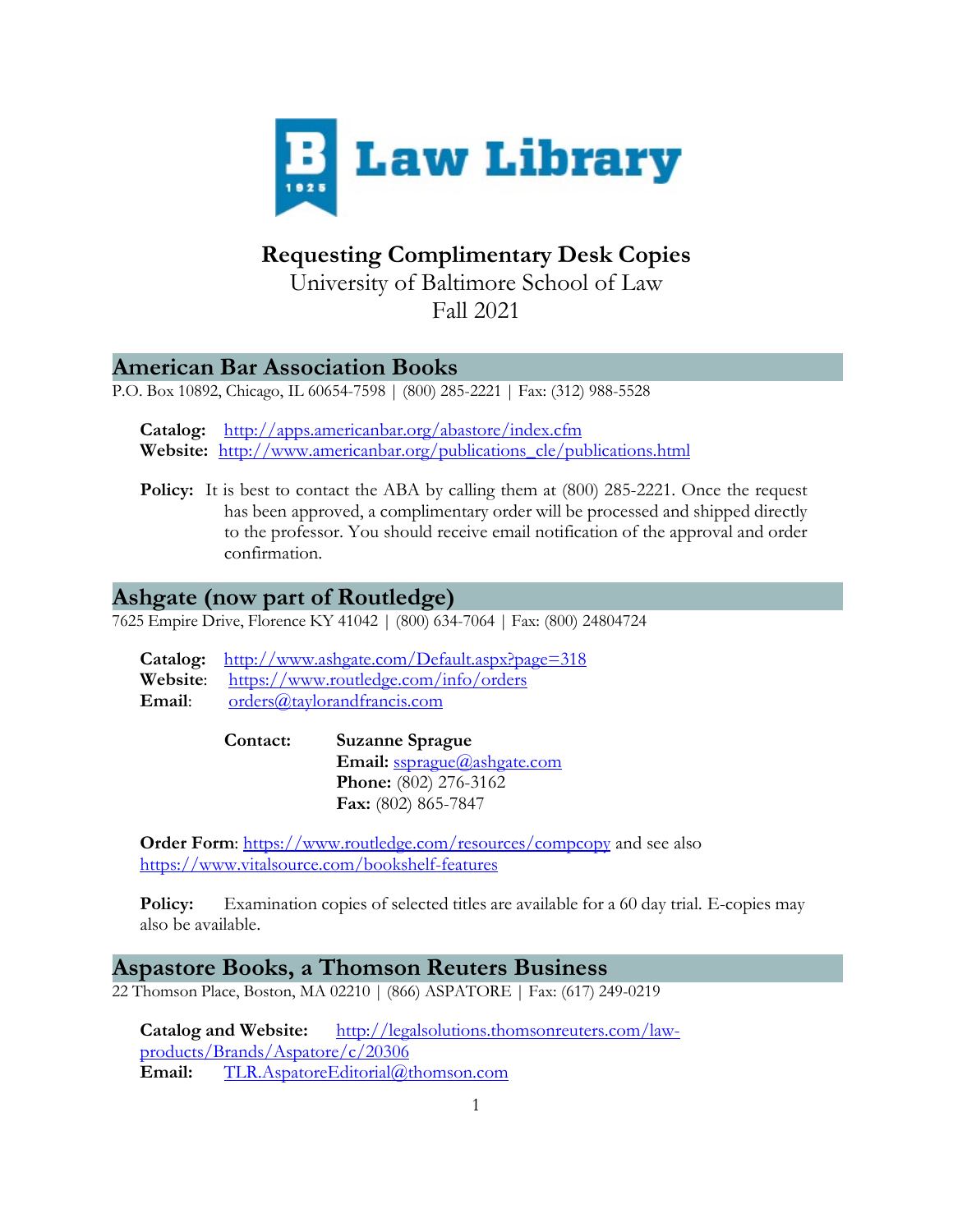**Policy:** Send an email to [TLR.AspatoreEditorial@thomson.com](mailto:TLR.AspatoreEditorial@thomson.com) with your course name and a detailed description of the book you are [interested](mailto:TLR.AspatoreEditorial@thomson.com) in using for class.

# **Aspen Publishing**

130 Turner Street, 4th Floor, Waltham, MA 02453 | (800) 950-5259 |Fax: (617) 349-1692

**Catalog:** <http://www.aspenlawschool.com/> **Website**: [https://support.wklegaledu.com/hc/en-us/articles/203615224-How-do-I-request](https://support.wklegaledu.com/hc/en-us/articles/203615224-How-do-I-request-review-copies-)[review-copies-](https://support.wklegaledu.com/hc/en-us/articles/203615224-How-do-I-request-review-copies-)

**Contact:**

**Email**: [legaledu@wolterskluwer.com](mailto:legaledu@wolterskluwer.com) **Telephone**: 1-800-950-5259 **Representative: Kimberly Sue Email: [kimberly.sue@wolterskluwer.com](mailto:kimberly.sue@wolterskluwer.com) Phone: 336-210-7167**

**Policy:** Professors must currently teach or have been assigned to teach a class in the subject area, which the publisher may confirm. Requests should include the name and course number.

# **Bloomberg BNA**

PO Box 7814, Edison, NJ 08818-7814 | (800) 960-1220 | Fax: (732) 346-1624

**Catalog:** <http://www.bna.com/products-p4177/> **Website**: <http://www.bna.com/bnabooks>

**Contact: Email:** [books@bna.com](mailto:books@bna.com)

**Order Form:** <http://www.bna.com/uploadedFiles/professors.pdf>

**Policy:** Book shipped with invoice for 60 day trial. BNA may cancel invoice if more than 10 copies are purchased. If not, the book can be kept at a 25% education discount. Desk copies may be provided at no charge when a BNA title is selected as a main classroom text.

## **Cambridge University Press**

100 Brook Hill Drive, West Nyack, NY 10994-2133 | (845)353-7500| Fax: (845)353-4141

**Catalog:** <http://www.cambridge.org/us/academic/textbooks/> **Website**: <http://www.cambridge.org/> Email: [deskcopy@cup.org](mailto:deskcopy@cup.org)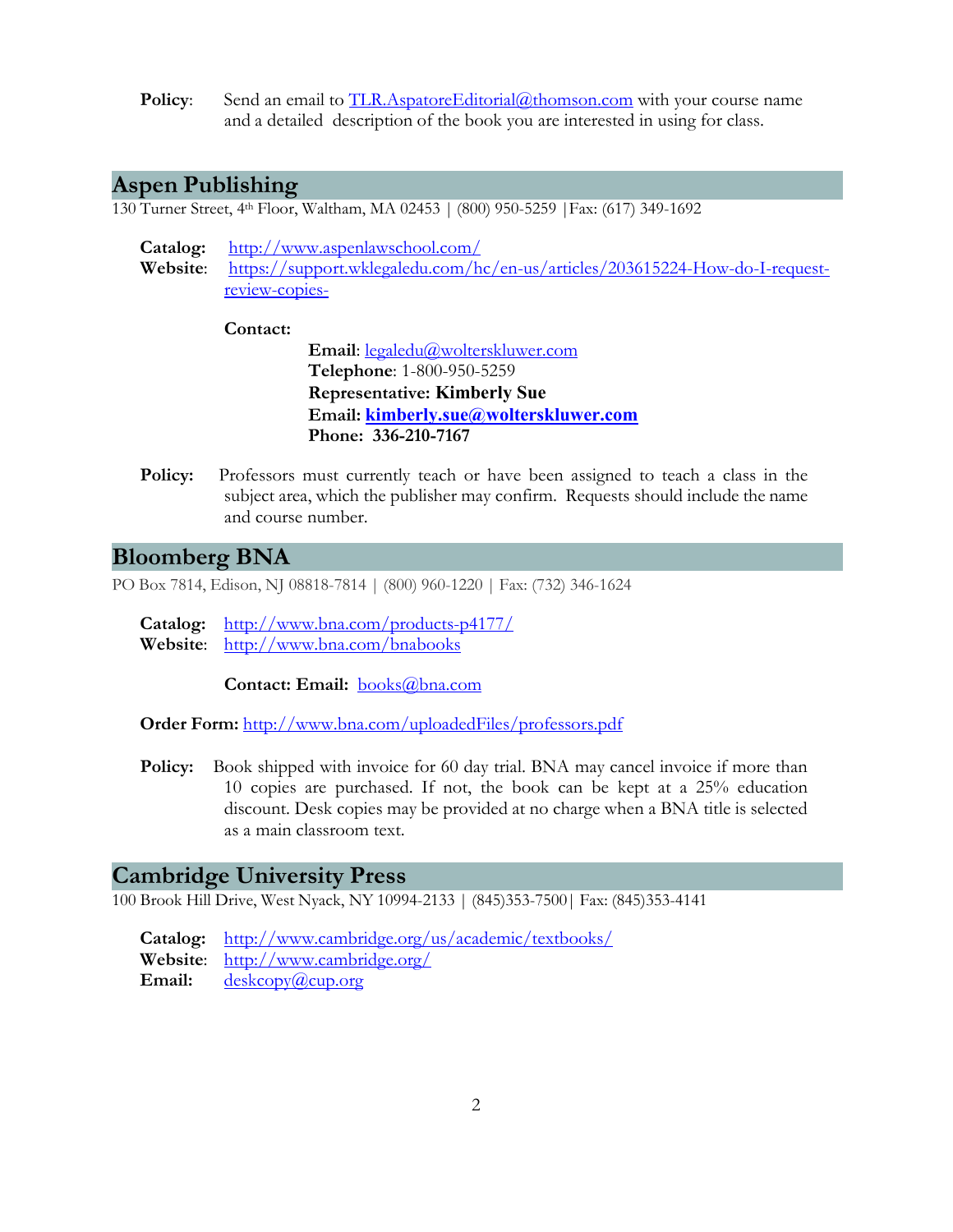**Policy:** Electronic or print examination or desk copies will be provided to complete campus addresses with full information. Examination copies will not be sent to private addresses. All textbooks have a "Request Examination Copy" link. Any of their publications that do not have that link are not available as an examination copy.

# **Carolina Academic Press (Includes Lexis and Matthew Bender Titles)**

700 Kent Street, Durham, NC 27701 | (919) 489-7486 | Fax: (919) 493-5668

**Catalog:** <http://www.caplaw.com/> **Website:** [www.cap-press.com](http://www.cap-press.com/) **Complimentary Copy Information** [http://www.caplaw.com/comp\\_info](http://www.caplaw.com/comp_info) **Contact: Caitlin Sipe** Email: [caitlin@cap-press.com](mailto:caitlin@cap-press.com) or [comp@cap-press.com](mailto:comp@cap-press.com) **Or Contact**: Beth Hall, [bhall@cap-press.com](mailto:bhall@cap-press.com)

**Policy:** Examination copies are available for adoption if the professor has not previously received a copy. Requests should include the name of the course, the semester the course is being taught, the approximate enrollment, and the UB Law contact information.

### **Cengage Publications**

P.O. Box 6904 Florence, KY 41022-6904 | (800) 354-9706 | Fax: (800) 487-8488

|          | Catalog: http://www.cengage.com/highered |
|----------|------------------------------------------|
| Website: | http://www.cengage.com/us/               |
| Email:   | higheredces@cengage.com                  |
| Phone:   | $(800)$ 423-0563                         |
| Fax:     | $(800)$ 487-8488                         |

**Contact: Devon Frisselle Email:** [devon.frisselle@cengage.com](mailto:devon.frisselle@cengage.com) **Phone:** (800) 423-0563 **Fax:** (800) 487-8488

**Policy:** Ms. Frisselle will set up Cengage e-resource accounts for faculty to access passwordprotected instructor materials via the website. For printed materials please provide the instructor name and UB Law email address, the course name and number, the semester the text is being used in, and the expected enrollment of the course.

# **CCH Inc., A WoltersKluwer Business**

4025 West Peterson Ave., Chicago, IL 60646-6086 | (800) 248-3248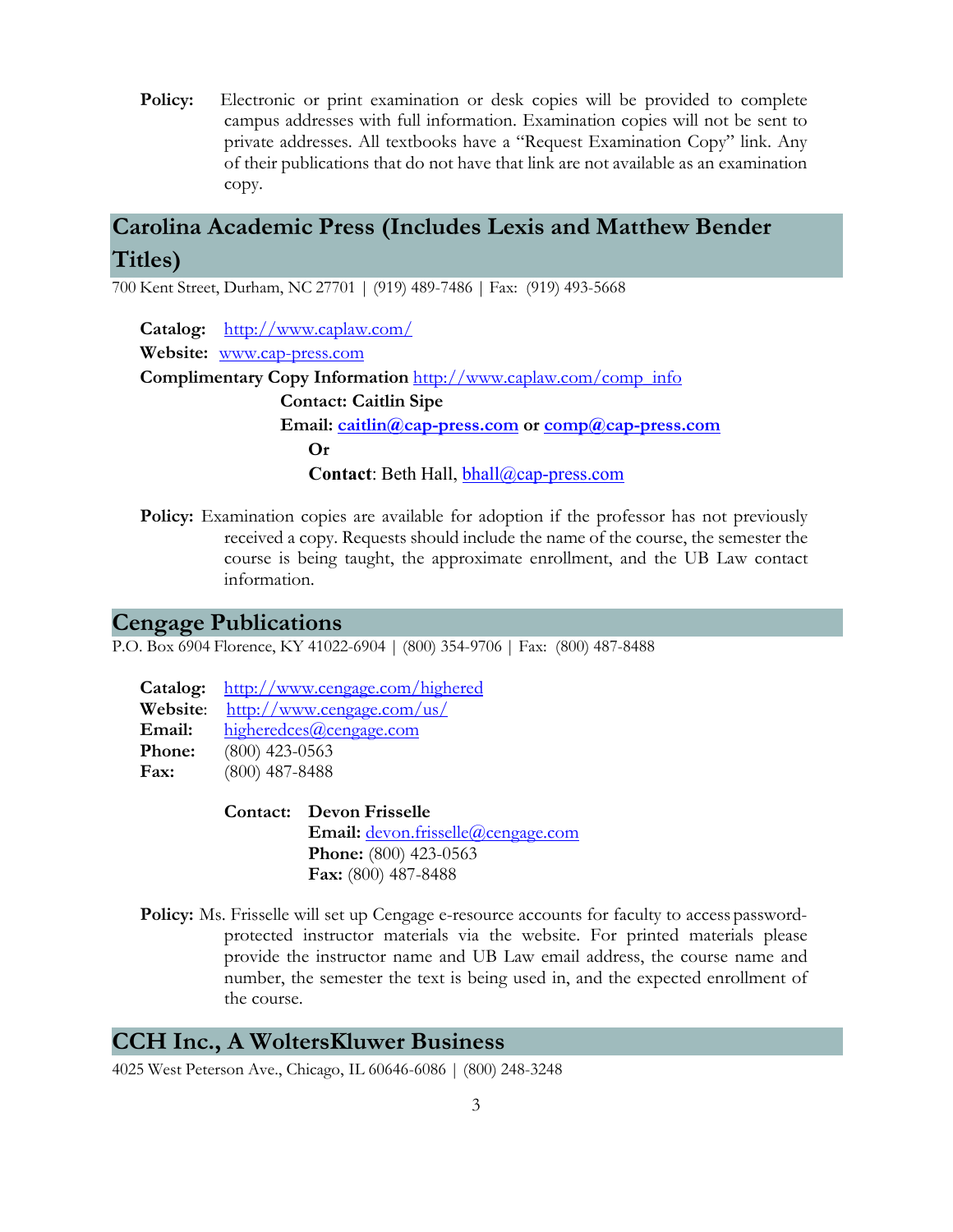**Catalog: <https://www.cch.com/Order/>**

**Website**: <http://cchgroup.com/Textbooks>

**Contact: <https://support.cch.com/kb/solution.aspx/kb4528>**

**Policy**: Complimentary copies may be available in print or online. Include information on course name, semester, estimated enrollment and as much other information as you can provide. Contact should include professor's name and UB contact information.

### **Edward Elgar Publishing**

The William Pratt House, 9 Dewey Court Northampton, MA 01060-3815 | (413) 584-5551

**Catalog:** <http://www.e-elgar.com/subject/law-academic> **Website:** <http://www.e-elgar.com/> **Email:** [examinations@e-elgar.com](mailto:examinations@e-elgar.com)

Policy: To request an examination copy, send an email to the address above with full details about the course you are requesting this for. Books are sent at their discretion and terms and conditions may apply.

## **Foundation Press (Now West Academic)**

444 Cedar Street, Suite 700, St Paul MN 55101 | (877) 888-1330

University Casebook Series Turning Point Series Law Stories Series

**Catalog:** <http://www.westacademic.com/catalog/> **Website**: <http://www.westacademic.com/Professors/About/CompCopyPolicy.aspx?tab=1> Email: [foundation-press@thomsonreuters.com](mailto:foundation-press@thomsonreuters.com)

- **Contact**: **Christopher Hart** Email: [Christopher.hart@thomsonreuters.com](mailto:Christopher.hart@thomsonreuters.com) **Telephone**: 651-202-4772
- **Policy:** Complimentary print copies are shipped via ground transportation and should arrive 5-7 days after you place your order. Complimentary digital review copies for many titles are available immediately on [Law School Exchange.](http://exchange.westlaw.com/) Foundation Press no longer uses One Pass account information and you must create a new account with them to access digital materials on this site. You may also contact Mr. Hart to receive a complimentary copy. Foundation Press merged with West Academic in 2014.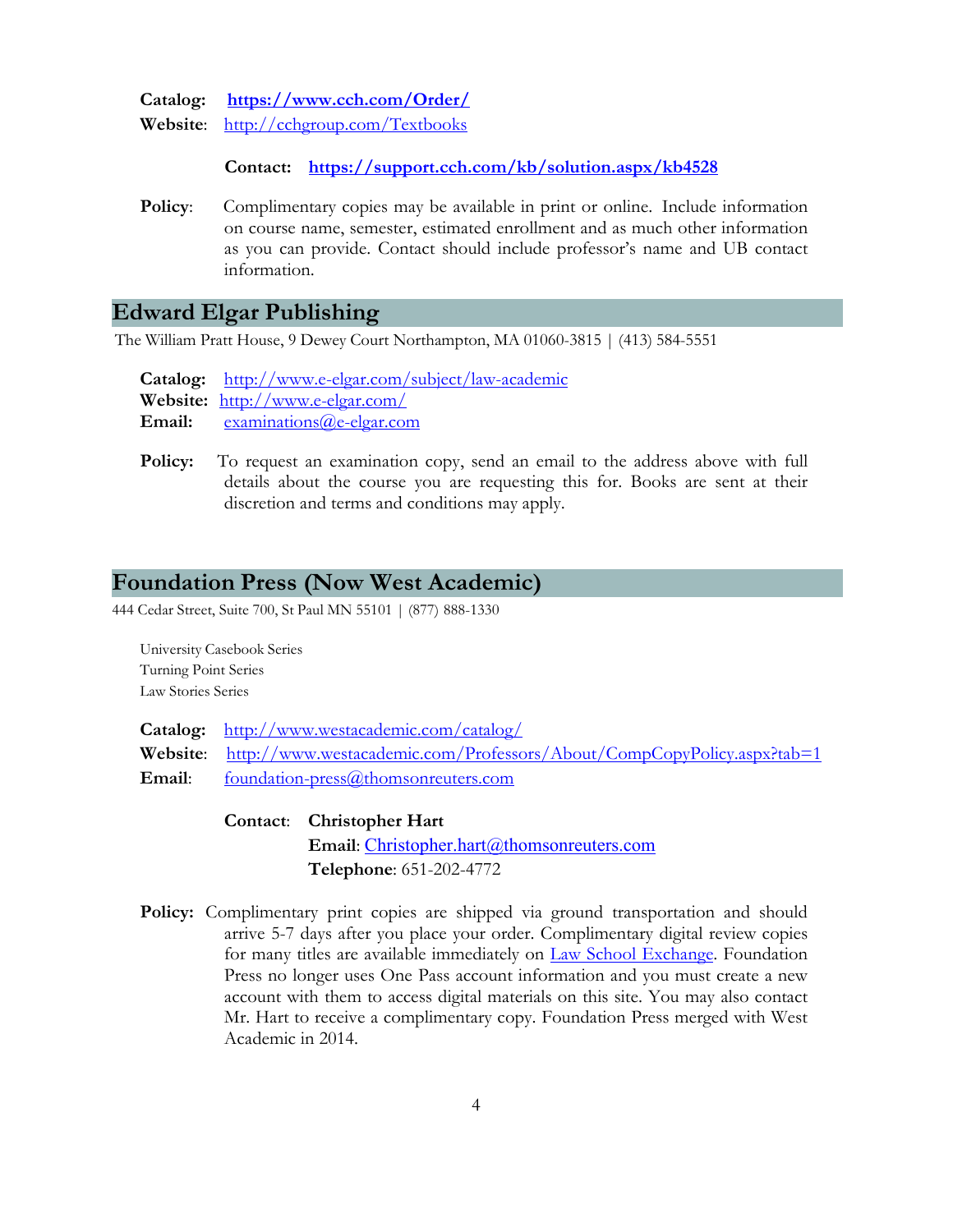# **Hart Publishing (Now Bloomsbury Publishing)**

16C Worcester Place, Oxford OX1 2JW, UK | (+44) (0) 1865 598648|

**Catalog:** <https://www.bloomsburyprofessional.com/hart/> and <https://media.bloomsburyprofessional.com/rep/files/bp2018catalogue.pdf>

> **Contact: Email:** [mail@hartpub.co.uk](mailto:mail@hartpub.co.uk) **Phone:** +44 (0) 1865 598648

**Policy:** To obtain complimentary copies, you must contact the email above and include the title of the book, the dates you plan on using the text and the expected number of students. Online ordering

**Online Instructions:** [http://support.wklegaledu.com/hc/en-us/articles/203615224-](http://support.wklegaledu.com/hc/en-us/articles/203615224-How-do-I-request-review-copies-) [How-do-I-request-review-copies-](http://support.wklegaledu.com/hc/en-us/articles/203615224-How-do-I-request-review-copies-)

**Policy:** Review copies of publications are available for journals, books and loose-leafs via email.

# **LexisNexis (Merged with Carolina Academic Press in 2016)**

See Entry for Carolina Academic Press

**Catalog and Website**: <https://store.lexisnexis.com/>

For the few remaining academic Lexis titles, contact [reviewcopy@lexisnexis.com](mailto:reviewcopy@lexisnexis.com) or [elizabeth.ferrick@lexisnexis.com](mailto:elizabeth.ferrick@lexisnexis.com) or fill out the form at <http://www.lexisnexis.com/LSPforms/ReviewCopy.htm>

**National Institute for Trial Advocacy**

1685 38th Street, Suite 200, Boulder, CO 80301-2735| (800)-225-6482 | Fax: (720) 890-7069

**Catalog:** <http://www.lexisnexis.com/nita> **and [http://www.lexisnexis.com/pdf/Print](http://www.lexisnexis.com/pdf/Print-and-Digital-Solutions/174922_2016_NITAmidyear_Cat.pdf)[and-Digital-Solutions/174922\\_2016\\_NITAmidyear\\_Cat.pdf](http://www.lexisnexis.com/pdf/Print-and-Digital-Solutions/174922_2016_NITAmidyear_Cat.pdf) Website**: <http://www.nita.org/>

- **Contact: Jeanne Philotoff, Educational Consulting Manager Email:** [jphilotoff@nita.org](mailto:jphilotoff@nita.org) **Phone:** (877) 272-7393
- **Policy:** When requesting a complimentary copy, include the title, author ISBN, your UB Law contact information, course name, expected enrollment and a UB Law shipping address.

## **Oxford University Press**

2001 Evans Road, Cary NC 27513 | (800) 280-0280 |Fax: (919) 677-8877

**Catalog:** <http://www.oup.com/us/catalog/he/>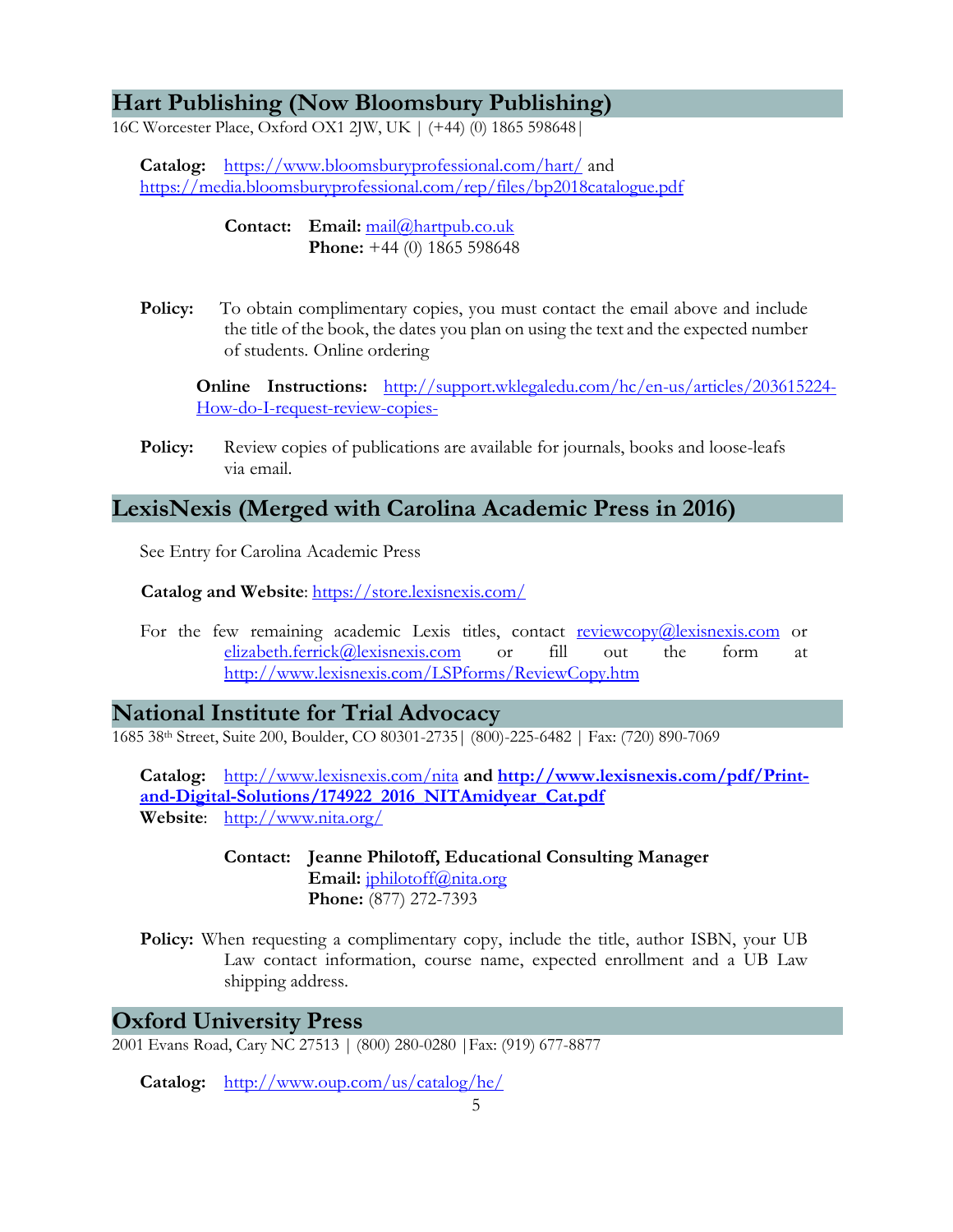**Website**: <https://global.oup.com/academic/?cc=us&lang=en>

**Information:** [https://global.oup.com/academic/help/examination-copy/?cc=us&lang=en&](https://global.oup.com/academic/help/examination-copy/?cc=us&lang=en)

**Contact:** 800-445-9714

**Policy:** Search through the catalog for the title you wish to examine. Select the Request Examination Copy link. Titles without the link are not available for examination. Allow at least 3 to 4 weeks for delivery. Some titles are also available in digital format, link to the e-version from the product page link.

#### **Practising Law Institute**

1177 Avenue of the Americas, 2nd Floor, New York, NY 10036| (212) 824-5700|

**Catalog:** [http://www.pli.edu/Content.aspx?dsNav=Ns:sort\\_title%7c101%7c1%7c,N:128](http://www.pli.edu/Content.aspx?dsNav=Ns%3Asort_title%7c101%7c1%7c%2CN%3A128) **Website**: <http://www.pli.edu/>

> **Contact: Mark Dighton, Law School Relations Coordinator Email:** [mdighton@pli.edu](mailto:mdighton@pli.edu) **Phone: (**212) 824-5841

**Policy:** Send a detailed email to modighton (apli.edu with the professor's name, book title and ISBN, course name, expected enrollment and date when the course is being offered.

## **Thomson Reuters Checkpoint (Formerly RIA)**

Thomson Reuters Tax and Accounting P.O. Box 966, Fort Worth TX | (800) 950-1216 |Fax: (734) 302-3540

- **Catalog:** <http://store.tax.thomsonreuters.com/accounting/Brand/RIA/c/3600>
- **Website**: <https://tax.thomsonreuters.com/products/brands/checkpoint/ria-wgl/>

Email: [matt.lewandowski@thomsonreuters.com](mailto:matt.lewandowski@thomsonreuters.com)

Policy: Complimentary desk copies are available to professors currently teaching in that subject area or assigned to teach in that subject area in the immediate future. Instructor's Manuals are available to faculty using the book for class and are not available for sale.

Email our account manager, Bea Schroeder, [beatrice.schroeder@thomsonreuters.com](mailto:beatrice.schroeder@thomsonreuters.com)

#### **Routledge Publishers**

7625 Empire Drive, Florence KY 41042-2919 |(800) 634-7064 |Fax: (800) 248-4724

**Catalog:** <http://www.routledge.com/law/> **Website:** <http://www.routledge.com/> **Contact:** [http://www.routledge.com/info/comp\\_copy](http://www.routledge.com/info/comp_copy)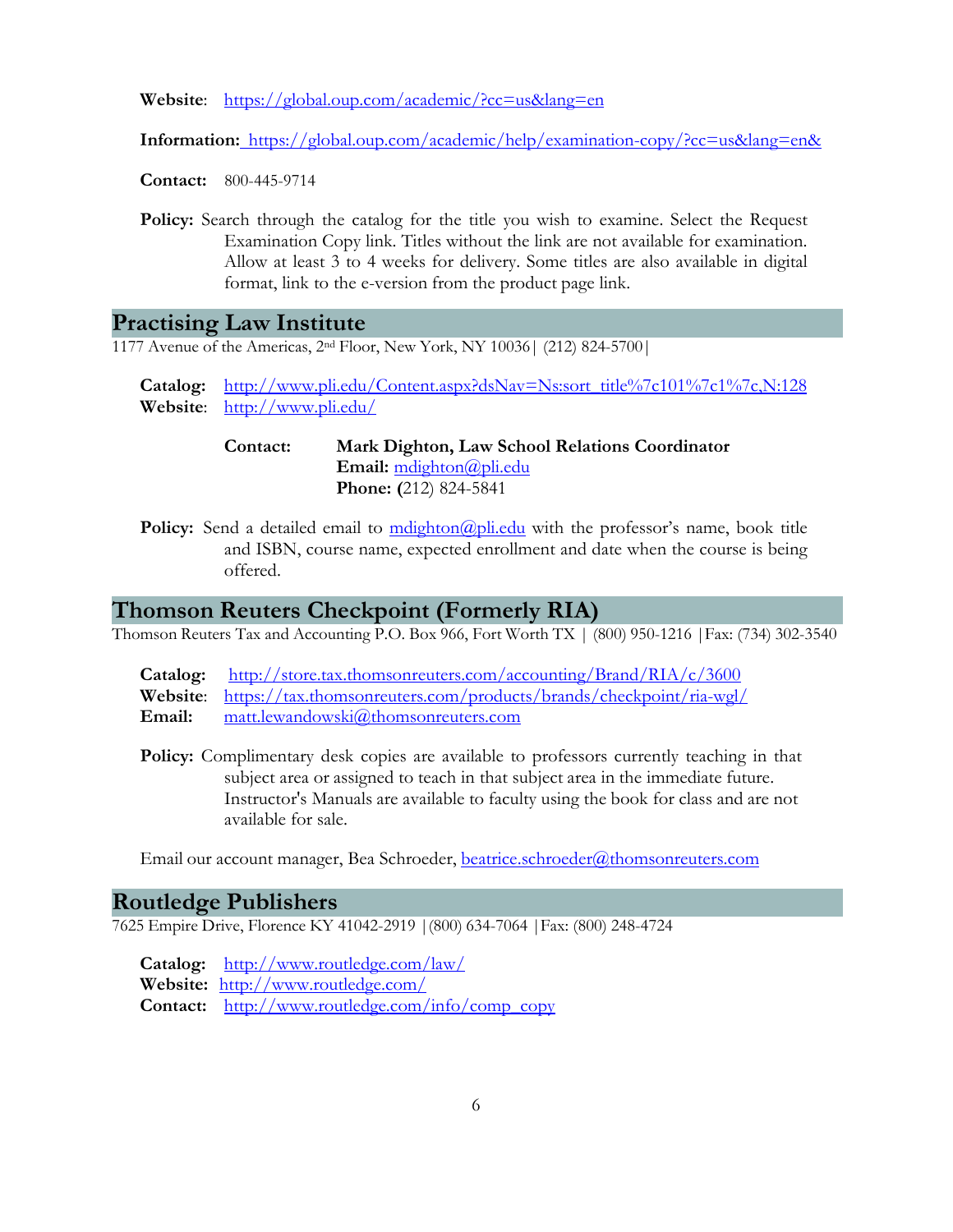**Policy:** Request a complimentary copy on the webpage for the book if the service is available or via the link above. Some titles also are available online. Delivery takes 2 to 4 weeks.

# **Rowman Littlefield Publishing Group**

4501 Forbes Blvd. Suite 200, Lanham, MD 20706 |(301) 459-3366 |Fax: (301) 429-5748

**Catalog**: <https://rowman.com/page/ecatalogs> **Website**: <http://www.rowmanlittlefield.com/>

**Complimentary Copy Information:** <https://rowman.com/Page/Professors>

**Policy:** Many textbooks, instructor manuals and even PowerPoint presentations are available for download. Most materials are for undergraduate use, so requests should specify the course and expected use of the textbook. Request copies through the Information page link above.

### **Springer**

233 Spring Street, New York, NY 10013 | (212) 460-1500 | Fax: (212) 460-1575

**Catalog:** <http://www.springer.com/law> **Website:** [http://www.springer.com](http://www.springer.com/) **Email: [textbooks@springer.com](mailto:textbooks@springer.com)**

**Online Form: <http://www.springer.com/us/instructors/online-exam-copies>**

**Policy:** You must register with springer.com to receive exam copies – see <http://www.springer.com/us/instructors/online-exam-copies> for further information. If a digital copy exists, print copies will not be provided.

### **Warren, Gorham and Lamont**

Thomson Reuters Tax and Accounting P.O. Box 966, Fort Worth TX | (800) 950-1216 |Fax: (734) 302-3540

| <b>Catalog:</b> http://store.tax.thomsonreuters.com/accounting/Brand/RIA/c/3600 |
|---------------------------------------------------------------------------------|
| Website: https://tax.thomsonreuters.com/products/brands/checkpoint/ria-wgl/     |
| <b>Email:</b> matt.lewandowski@thomsonreuters.com                               |

**Policy:** Complimentary desk copies are available to professors currently teaching in that subject area or assigned to teach in that subject area in the immediate future. Instructor's Manuals are available to faculty using the book for class and are not available for sale. Email our account manager, Joel Daniels at [Joel.Daniels@thomsonreuters.com](mailto:Joel.Daniels@thomsonreuters.com), 800-575-1217 to arrange your desk copy.

# **West Academic Publishing**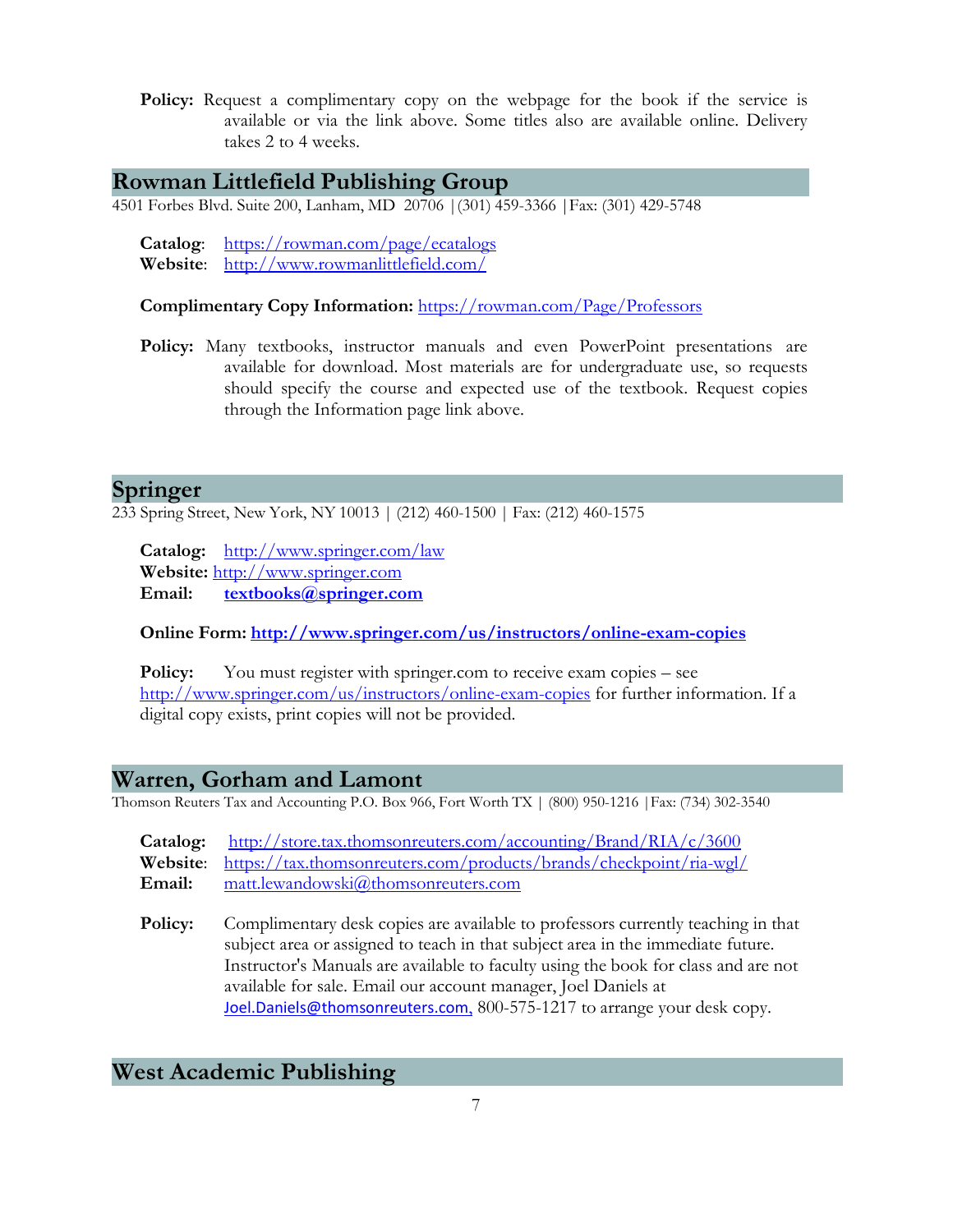444 Cedar Street, Suite 700, St Paul MN 55101 | (877)888-1330

American Casebook Series Interactive Casebook Series Hornbook Series Nutshells Foundation Press

**Catalog:** <http://www.westacademic.com/catalog/> **Website:** [www.westacademic.com](http://www.westacademic.com/)

Form: <http://www.westacademic.com/Professors/About/CompCopyPolicy.aspx?tab=1>

#### **Contact: Dan Madonna**

**Email:** [Dan.Madonna@westacademic.com](mailto:Email:%20Dan.Madonna@westacademic.com)

 **Phone:** 651-600-7127

**Policy:** Complimentary print copies are shipped via ground transportation and should arrive 5-7 days after you place your order. Complimentary digital review copies for many titles are available immediately on [Law School Exchange.](http://exchange.westacademic.com/Login.aspx) West Academic no longer uses One Pass account

information and you must create a new account with them to access digital materials on this site. You may also request copies directly from Mr. Hart.

### **Wiley Publishing**

111 River Street, Hoboken, NJ 07030-5774 | (800) 225-5945 | Fax: 201.748.6088 | Email: [ccopy@wiley.com](mailto:ccopy@wiley.com)

**Catalog:** <http://www.wiley.com/WileyCDA/Section/id-351003.html> **Website: <http://www.wiley.com/WileyCDA/>**

**Form: <https://www.wiley.com/en-us/evaluation-and-desk-copies> Contact: Mr. or Ms. Lisle Email: [BLISLE@WILEY.COM](mailto:BLISLE@WILEY.COM) Phone: 678-399-2062**

**Policy:** Evaluation copies are provided to qualified academics and professionals for review purposes only, or for use in their courses during the next academic year. These copies are licensed and may not be sold or transferred to a third party. Upon completion of the review period, please return the evaluation copy to Wiley. Return instructions and a free of charge return mailing label are available at [www.wiley.com/go/returnlabel.](http://www.wiley.com/go/returnlabel) Outside of the United States, please contact your local representative.

> If an evaluation copy link does not appear on the product page of product you are interested in, you may send a request via postal mail. Please include your name and the title or ISBN of the book you wish to examine, as well as your school, course title and enrollment, address, phone number, and e-mail address. Mail your request on school letterhead to the address above.

# **William S. Hein & Co.**